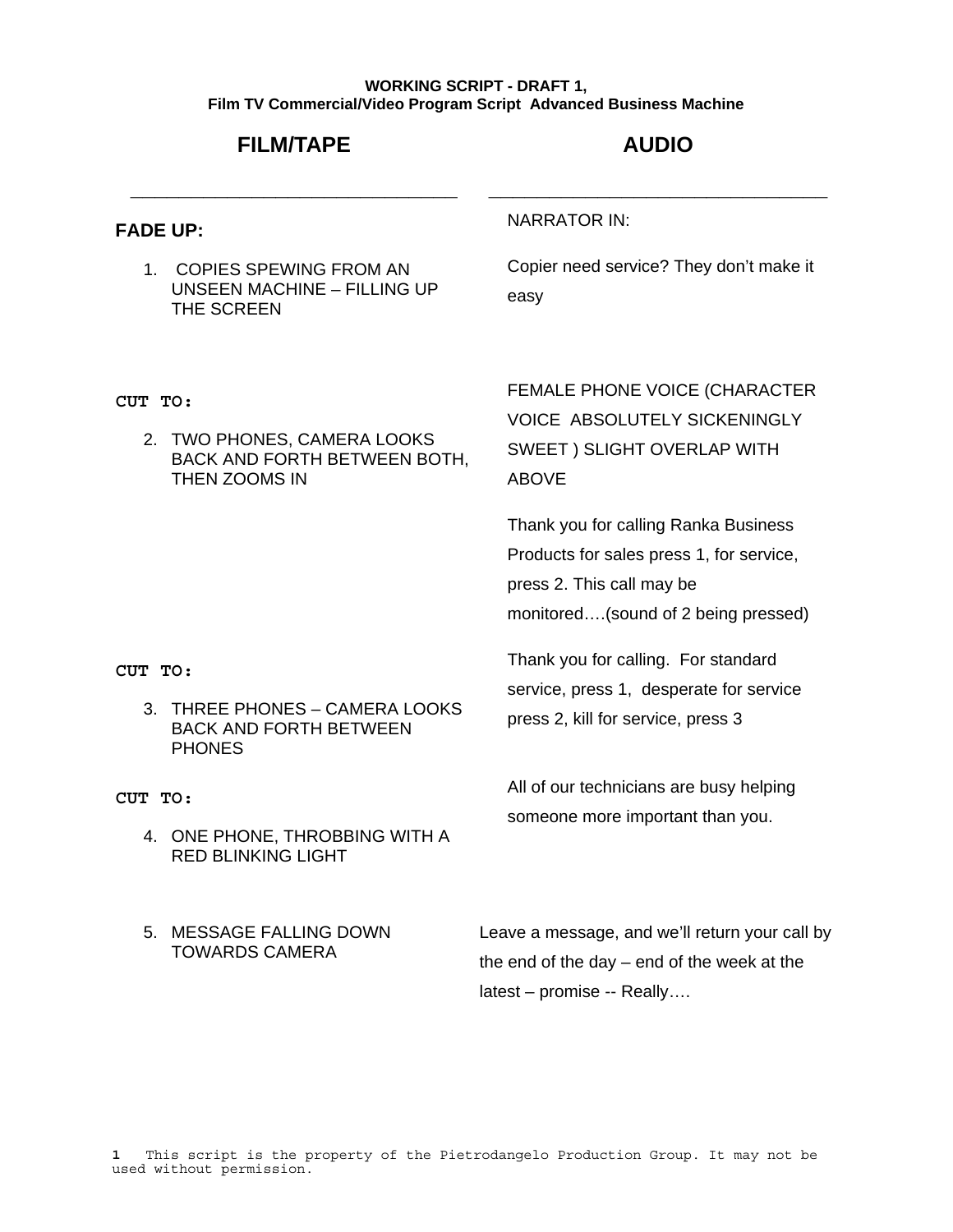### **WORKING SCRIPT - DRAFT 1, Film TV Commercial/Video Program Script Advanced Business Machine**

| CUT TO:                                                                                                                                                                                                                        | <b>NARRATOR</b>                                                                                                                                                          |
|--------------------------------------------------------------------------------------------------------------------------------------------------------------------------------------------------------------------------------|--------------------------------------------------------------------------------------------------------------------------------------------------------------------------|
| 6. ABS ANIMATED LOGO                                                                                                                                                                                                           | Quick service is an important part of what we<br>sell at Advanced Business Systems -- you get<br>Same Day Service, usually in four hours.                                |
| 7. WORDS I IN FROM LEFT AND RIGHT<br>LEAVING A TRAIL AND SCROLLING<br>UPWARD<br><b>Multi-Purpose Digital Copiers,</b><br><b>High Speed Network Printers,</b><br><b>Full Color Copiers</b><br><b>Automated Mailing Systems.</b> | Along with the best in today's office<br>technology: multi-purpose digital copiers, high<br>speed network printers, full color copiers and<br>automated mailing systems. |
| 8. ABS LOGO - ADD GLOW                                                                                                                                                                                                         | Advanced Business Systems. Today's office<br>technology – hometown sales and service.                                                                                    |